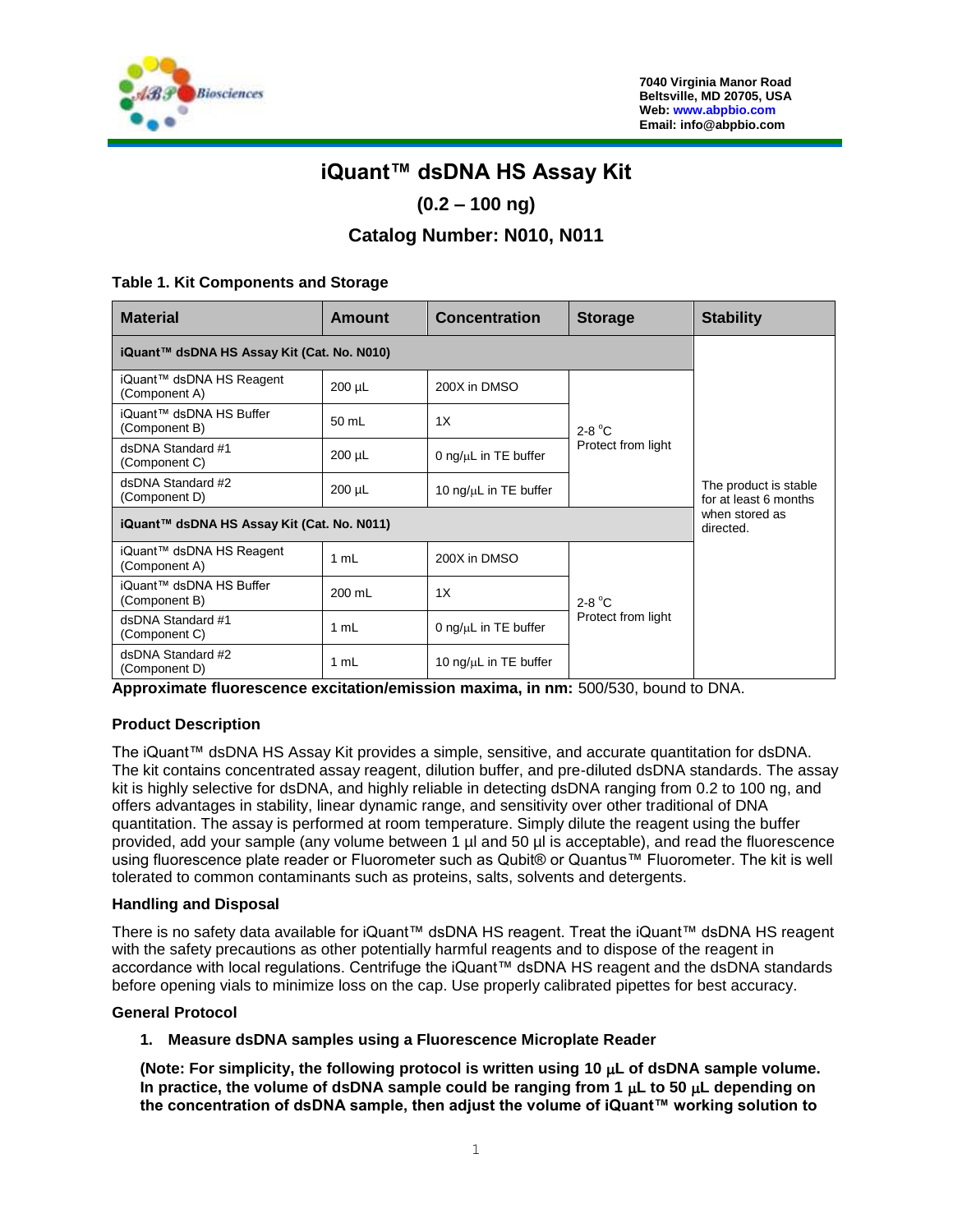## **200 L.)**

- 1.1 Warm up the iQuant™ dsDNA HS Assay Kit to room temperature. Check the iQuant™ dsDNA HS reagent for any precipitation. If precipitation is seen, warm up the vial in a water bath and vortex until dissolved.
- 1.2 Prepare the iQuant™ working solution by diluting the iQuant™ dsDNA HS reagent 1:200 in 1X iQuant™ dsDNA HS Buffer **IMMEDIATELY** before use. Use a clean plastic tube each time you make iQuant™ working solution. For example, to measure 8 samples in duplicate, add 20 µL of iQuant™ dsDNA HS reagent to 4 mL of 1X iQuant™ dsDNA HS Buffer. Mix well and use immediately.
- 1.3 Add 190 µL of the iQuant™ working solution to each well of a black 96-well microplate. Black plates such as Greiner or Corning black 96-well plates are recommended to minimize fluorescence bleed-through from other well.
- 1.4 Prepare a series of dsDNA standard dilutes from dsDNA Standard #2 (Component D) or your known dsDNA sample.
- 1.5 Add 10  $\mu$ L of each dsDNA standard dilutes and the unknown dsDNA samples in duplicate or triplicates into separated wells and mix well by pipetting up and down.
- 1.6 Incubate the microplate at room temperature for 2 minutes in the dark.
- 1.7 Measure the fluorescence using a microplate reader with 485 nm excitation and 530 nm emission, with the appropriate cut-off.
- 1.8 Generate a linear standard curve by plotting fluorescence versus DNA concentration of the DNA standards. Use the standard curve and the fluorescence of the unknown DNA samples to determine the unknown DNA concentration.
- **2. Measure dsDNA samples using the Qubit**® **Fluorometer from Invitrogen or the Quantus**® **Fluorometer from Promega**

**(Note: For simplicity, the following protocol is written using 10 L of dsDNA sample volume.**  In practice, the volume of dsDNA sample could be ranging from 1  $\mu$ L to 50  $\mu$ L depending on **the concentration of dsDNA sample, then adjust the volume of iQuant™ working solution to 200 L.)**

- 2.1.Warm up the iQuant™ dsDNA HS Assay Kit to room temperature. Check the iQuant™ dsDNA HS reagent for any precipitation. If precipitation is seen, warm up the vial in a water bath and vortex until dissolved.
- 2.2. Prepare the iQuant™ working solution by diluting the iQuant™ dsDNA HS reagent 1:200 in 1X iQuant™ dsDNA HS Buffer **IMMEDIATELY** before use. Use a clean plastic tube each time you make iQuant™ working solution. For example, to measure 8 samples in duplicate, add 10  $\mu$ L of iQuant™ dsDNA HS reagent to 2 mL of 1X iQuant™ dsDNA HS Buffer. Mix well and use immediately.
- 2.3. Add 190 µL of the iQuant™ working solution to each assay tube. (Note: Use only thin-wall, clear 0.5 mL PCR tubes. Axygen PCR-05-C tubes (VWR, Cat No. 1011-830)).
- 2.4. Add 10  $\mu$ L of dsDNA standard #1 (Component C), dsDNA standard #2 (Component D), and the unknown dsDNA samples to the appropriate tubes and mix by vortexing 2-3 seconds, and label the lids of each DNA standard tube and unknown sample tubes correctly.
- 2.5. Incubate all tubes at room temperature for 2 minutes in the dark.
- 2.6. Measure the fluorescence on the Qubit® fluorometer using the **dsDNA High Sensitivity** program, according to the manufacture's recommendation; or the Quantus<sup>®</sup> Fluorometer according to user manual.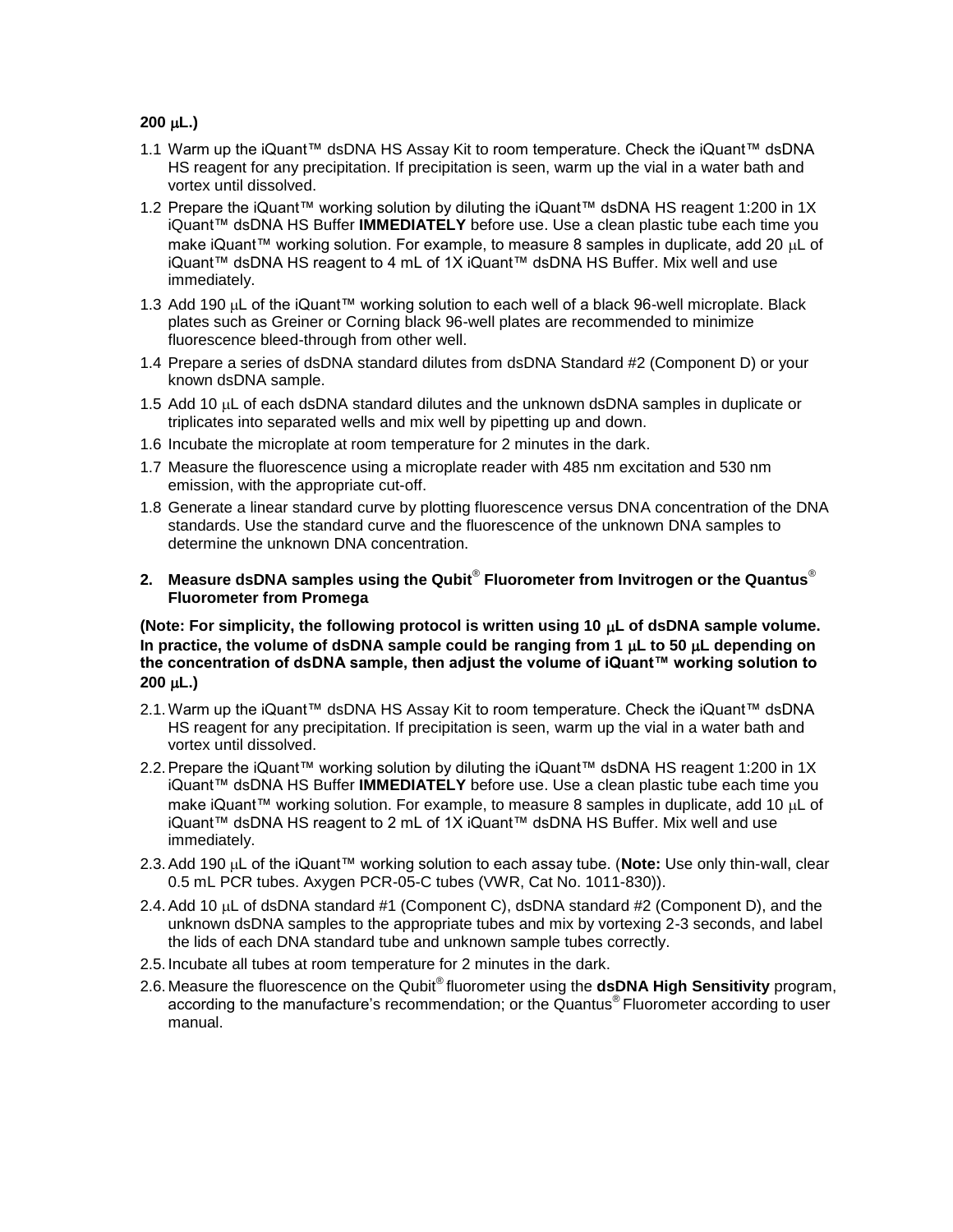

**7040 Virginia Manor Road Beltsville, MD 20705, USA Web[: www.abpbio.com](http://www.abpbio.com/) Email: info@abpbio.com**



Figure 1. Excitation (blue) and emission spectra (red) of iQuant™ HS dsDNA reagent in the presence of dsDNA.



Figure 3. The quantitation of dsDNA with iQuant™ dsDNA HS Assay Kit using fluorescence plate reader.



Figure 2. Greater selectivity for dsDNA with iQuant™ dsDNA HS assay kit.



Figure 4. The quantitation of dsDNA with iQuant™ dsDNA HS Assay Kit using Qubit® or Quantus™ Fluorometer.

#### **Considerations for Data Analysis**

It is more prefer to use a dsDNA standard similar to the unknown samples (i.e. similar in size, linear vs circular). We found using the iQuant™ dsDNA HS reagent most linear dsDNA yield similar results. If the fluorescence of an unknown sample is higher than dsDNA standard #2 (Component D), further dilute the sample and add 10  $\mu$ L of diluted sample to perform the assay.

### **Appendix**

|  |  | Table 2. Effect of Contaminants in the iQuant™ dsDNA HS Assay Kit |  |  |  |  |
|--|--|-------------------------------------------------------------------|--|--|--|--|
|--|--|-------------------------------------------------------------------|--|--|--|--|

| Contaminant          | <b>Final Concentration</b><br>in Assay | <b>Concentration in</b><br>10 $\mu$ L Sample | <b>Result</b> |
|----------------------|----------------------------------------|----------------------------------------------|---------------|
| <b>Proteins</b>      |                                        |                                              |               |
| Bovine Serum Albumin | $10 \text{ mg/mL}$                     | 200 mg/mL                                    | ОK            |
| <b>Salts</b>         |                                        |                                              |               |